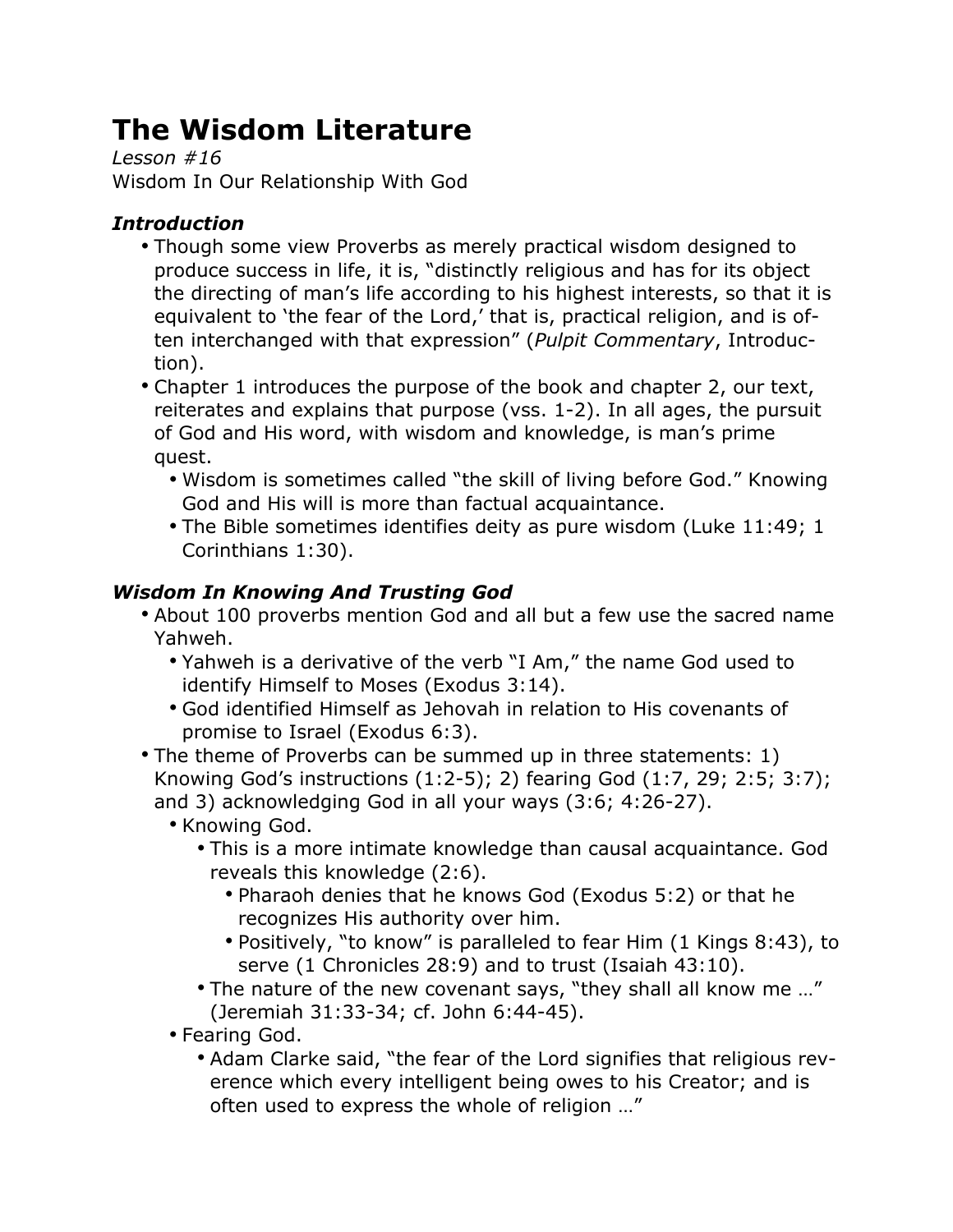- Solomon equates the fear of God with a knowledge of God (2:5). To understand the fear of God one finds the knowledge of God. The beginning of wisdom is the fear of God. Knowledge of the Holy One is understanding (9:10).
- Acknowledging God.
	- This is literally "knowing" God. This implies obedience and trusting God. Faith is more important than either prudence or common sense.
	- Do not rely on human wisdom (3:5). Rely on God; He will providentially care for you (3:6; 29:25).

### *Wisdom In Realizing The Danger Of Sin*

- The wages of sin is death (10:16).
	- The right concept of sin is based on a right concept of God.
	- The heathen concept of sin is vague. "The transgressions I have committed, I know not, whether one does right or wrong, one knows not" ("Sumerian Prayer to Any God," *Documents From Old Testament Times*, edited by D. W. Thomas, 1899, pp. 113-114).
	- That God was real to Solomon is confirmed by his concept of the seriousness of sin. Sin must be confessed (28:13), and Solomon recognized that atonement is accomplished through mercy and truth (16:6; cf. 1 John 1:7-10; Acts 8:22; James 5:16).
- Man is accountable.
	- Proverbs declares that man is accountable for his sins and must give an account to God (24:11-12).
	- Personally.
		- Words (10:19; 12:13-14).
		- Never making light of sin (14:9).
	- Nationally (14:34).

### *Wisdom In A Steady Relationship With God*

- Personal relationships.
	- The adulterous woman who "forgetteth the covenant of her God"  $(2:16-17)$ .
	- This makes the sin of adultery and fornication so serious. The covenant of God is broken (cf. Malachi 2:14).
- Personal provision.
	- The words of Agur (30:5-6).
		- The God fearing take refuge in God as a shield (cf. Psalm 3:3; 119:114; Ephesians 6:16).
		- Respect for the word is the product of fearing God (vs. 6).